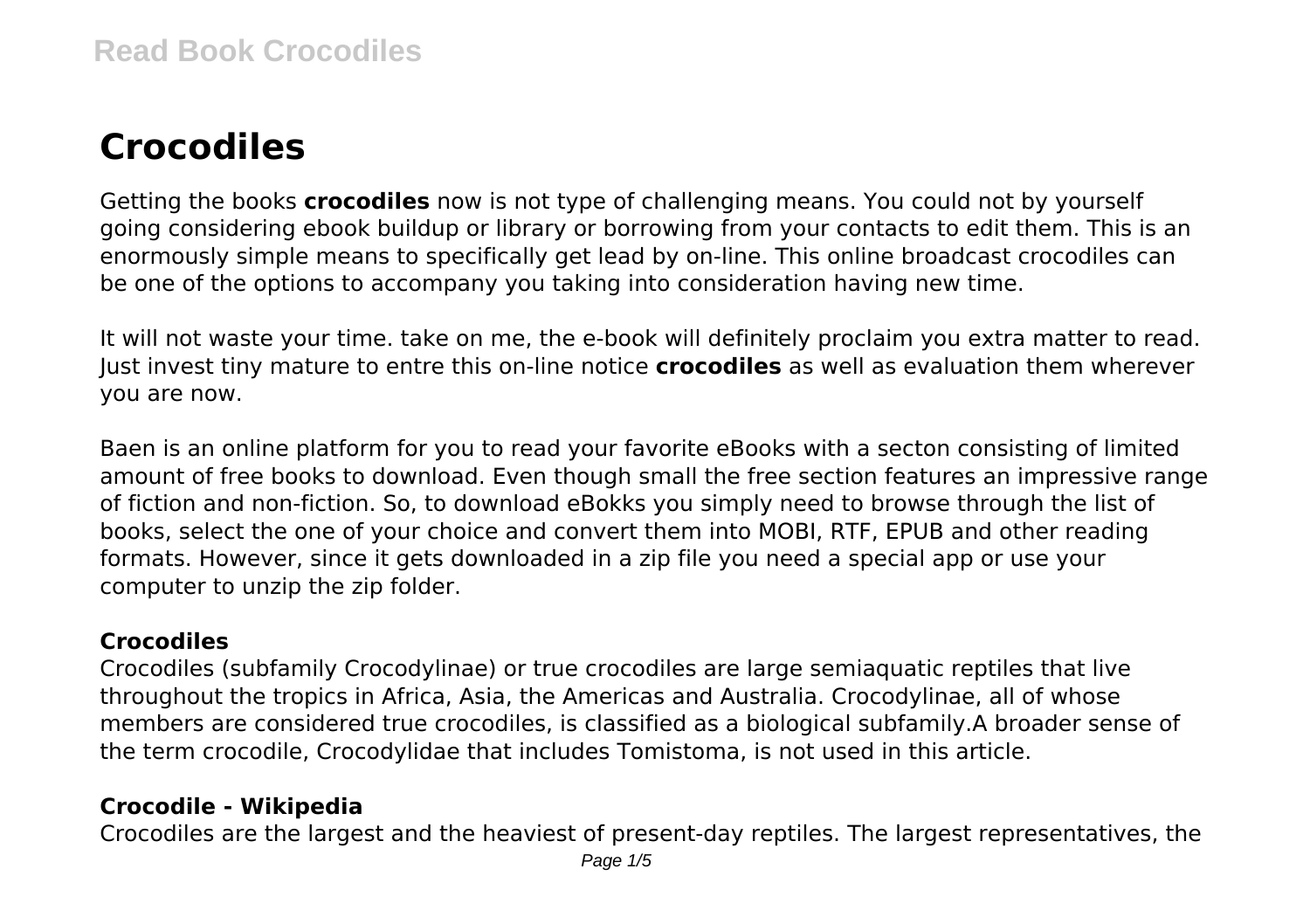Nile crocodile (Crocodylus niloticus) of Africa and the estuarine (or saltwater) crocodile (C. porosus) of Australia, attain lengths of up to 6 metres (20 feet) and weigh over 1,000 kg (about 2,200 pounds).

## **crocodile | Habitat, Description, Teeth, & Facts | Britannica**

Crocodiles are large reptiles found in tropical regions of Africa, Asia, the Americas and Australia. They are members of the order Crocodilia, which also includes caimans, gharials and alligators.

#### **Crocodiles: Facts & Pictures | Live Science**

Crocodiles vs. Alligators. A prehistoric-looking creature, it is distinguishable from its cousin, the American alligator, by its longer, thinner snout, its lighter color, ...

## **American Crocodile | National Geographic**

Crocodiles and alligators belong to a group of reptiles called crocodilians, which are the largest of the living reptiles. Of the 23 different species of crocodilians in the world, 2 species are native to the United States, and south Florida is the only place where both of these species coexist.

## **American Crocodile: Species Profile - Everglades National ...**

The Crocodile is a large aquatic reptile that lives throughout the Tropics in Africa, Asia, the Americas and Australia. Crocodiles tend to congregate in freshwater habitats like rivers, lakes, wetlands and sometimes in brackish water (water that is saltier than fresh water, but not as salty as seawater). Some species, particularly the Saltwater Crocodile of […]

## **Crocodile - Facts, Diet & Habitat Information**

Crocodile - Crocodile - Natural history: The young crocodile emerges from the egg with a length of 20–30 cm (8–12 inches). At first it remains with its siblings concealed at the edge of its water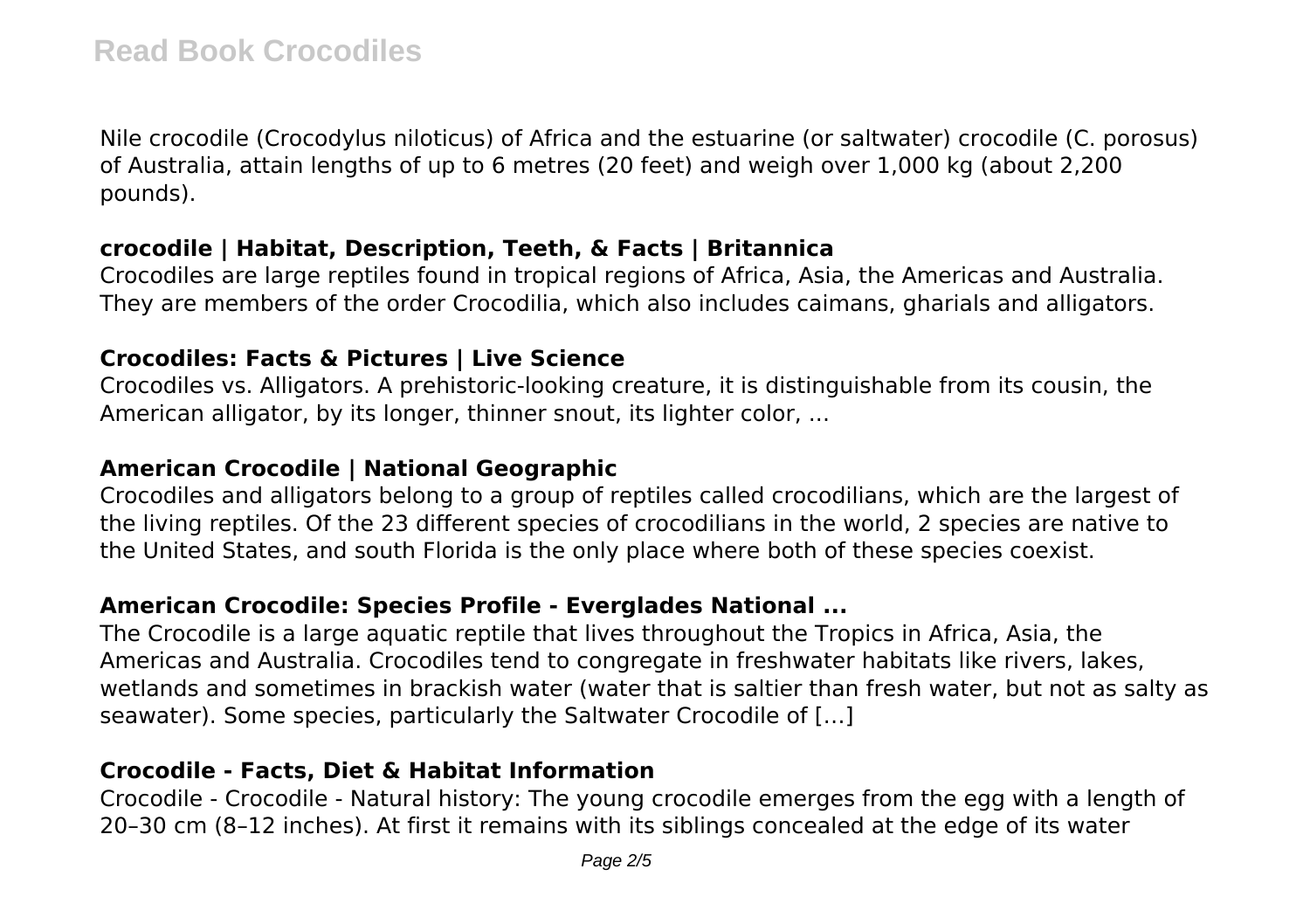habitat in order to avoid various predators. Principal among these are fishes and birds, but larger crocodiles also prey upon the young.

## **Crocodile - Natural history | Britannica**

Crocodiles can also be seen sunning with their mouths open, or "gaping." This behavior is also related to regulating their body temperature, and does not mean that the crocodile is acting aggressively toward people. The diet of the American crocodiles primarily consists of small mammals, birds, frogs, turtles, and fish (Fishman et al. 2009).

#### **American crocodile | FWC**

The American crocodile (Crocodylus acutus) is a species of crocodilian found in the Neotropics.It is the most widespread of the four extant species of crocodiles from the Americas, with populations present from South Florida and the coasts of Mexico to as far south as Peru and Venezuela.. The habitat of the American crocodile consists largely of coastal areas.

#### **American crocodile - Wikipedia**

Crocodiles are found in the Kharidian Desertsouth of Pollnivneach on either side of the River Elid. They are often assigned as Slayer tasks by Vannaka. Bring Waterskins to avoid dying of thirst. A great place to fight crocodiles is on the south side of the river, directly south of the small island where the crocodiles spawn. Because crocodiles are aggressive from a few squares away, this place ...

#### **Crocodile - The Old School RuneScape Wiki**

Crocodiles can be found in the Kharidian Desert.They inhabit the river and both banks of the River Elid south west of Pollnivneach, north of Sophanem, and west of Nardah.Nardah and Sophanem both have banks, although the Sophanem bank is only available for players who have completed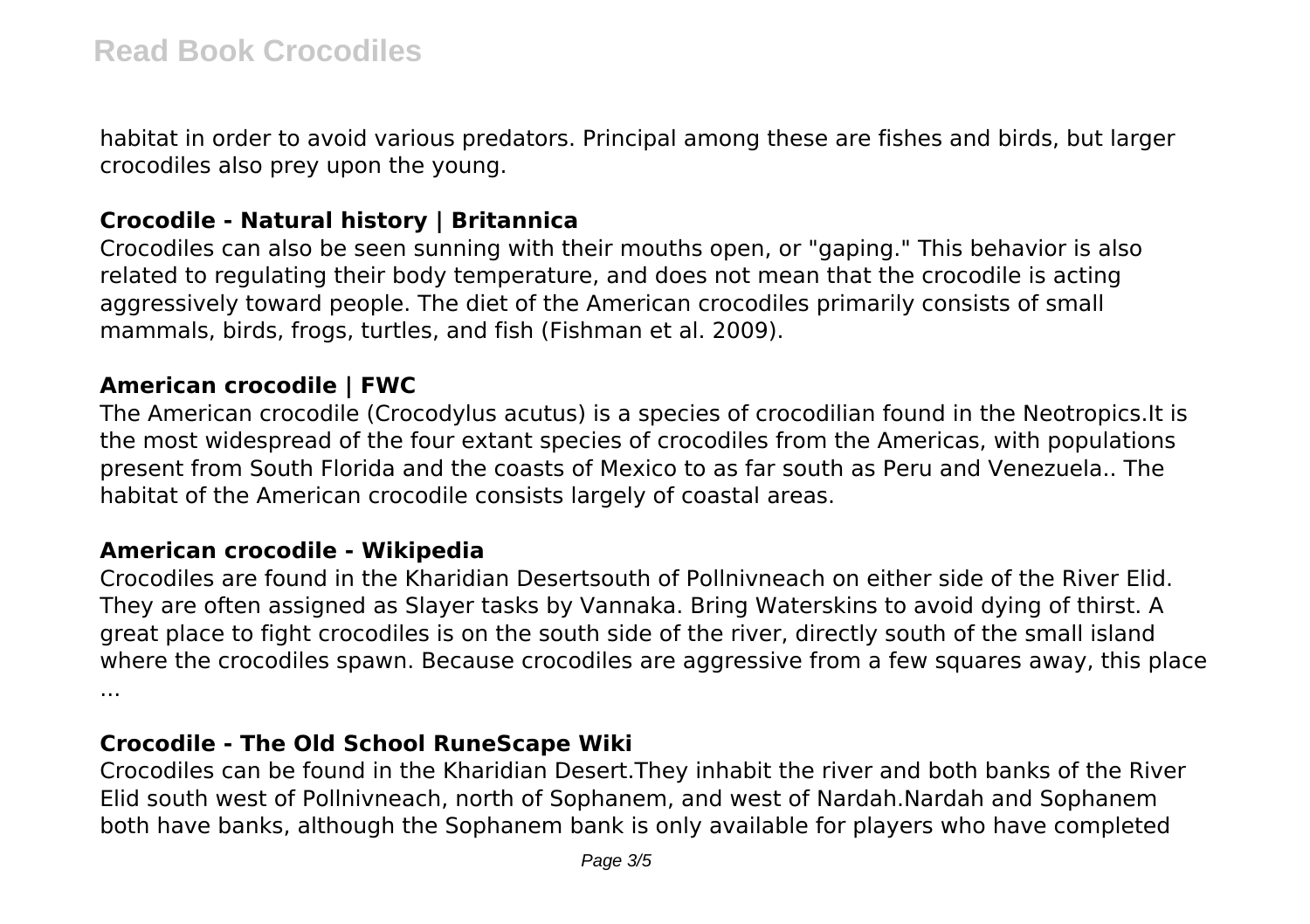the quest Contact!.. Larger crocodiles infest the area east of Sophanem, along the south coast and in the eastern ...

#### **Crocodile | RuneScape Wiki | Fandom**

The diet of the Nile crocodile is mainly fish, but it will attack almost anything unfortunate enough to cross its path, including zebras, small hippos, porcupines, birds, and other crocodiles.

#### **Nile Crocodile | National Geographic**

Nile crocodiles are among the biggest in the crocodile family. Length: Adult male Nile crocodiles measure between 11.5 – 16.4 feet from snout to tail; females are a bit smaller, usually clocking in around 7.3 – 12.6 feet. Weight: Their weights can range from 500 – 1,650 pounds. Interestingly, baby crocodiles aren't very big when they ...

#### **31 Facts About Africa's Nile Crocodile (Crocodylus ...**

Crocodiles cause some damage to livestock raising. Large crocodiles often attack man. Crocodile meat is edible and is used as food by the populations of many tropical countries. The skin of crocodiles, especially of alligators, is used for various products (briefcases, suitcases, saddles, etc.).

## **Crocodiles | Article about Crocodiles by The Free Dictionary**

Crocodiles are lizardlike, flesh-eating animals. They are the largest living members of the group of animals called reptiles . They are related to alligators .

#### **crocodile - Kids | Britannica Kids | Homework Help**

66 reviews of Crocodiles "While the other reviews are a decent synopsis of this place, I thought it deserved a little more credit. When I first walked in I thought "What in the hell is this!" but once I got over the initial shock I ended up having an absolute blast. I think the best thing about